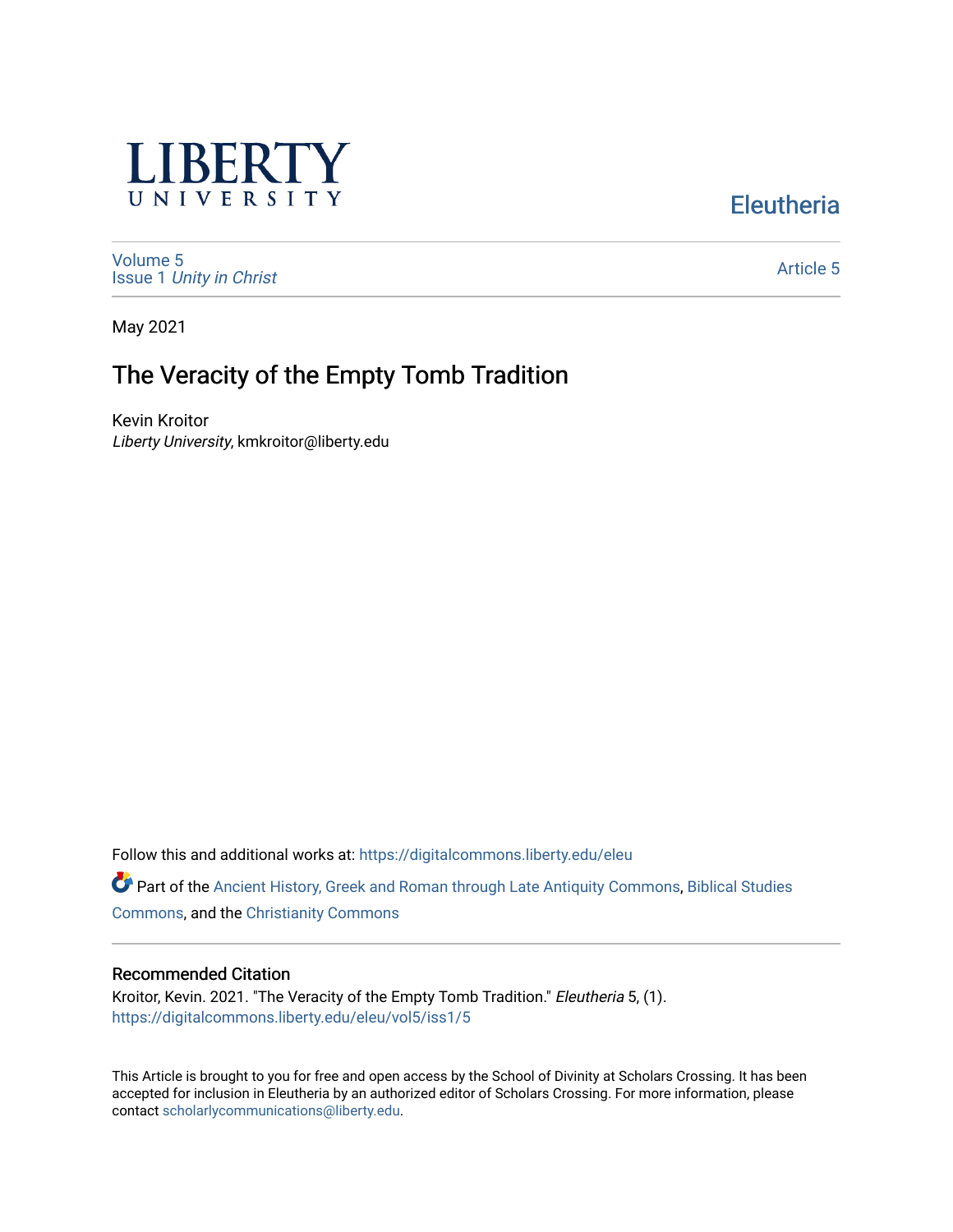# The Veracity of the Empty Tomb Tradition

# **Abstract**

While several historical facts surrounding Jesus' bodily resurrection find agreement among virtually all critical scholars, the fact of the empty tomb finds far less critical agreement. Despite this attempt to "leave the door open" for naturalistic explanations of the early Christian resurrection claim, the overwhelming evidence renders the empty tomb tradition historically reliable and Jesus' bodily resurrection, the most plausible explanation of the historical facts. This paper will examine the evidence for the empty tomb, including the early eyewitness nature of the core tradition and the necessity of the empty tomb to explain the more widely accepted facts surrounding Jesus' resurrection.

# Keywords

empty tomb, resurrection of Jesus, early eyewitnesses, 1 Corinthians 15, bodily resurrection, naturalistic theories

# Cover Page Footnote

PhD in Theology and Apologetics (currently pursuing)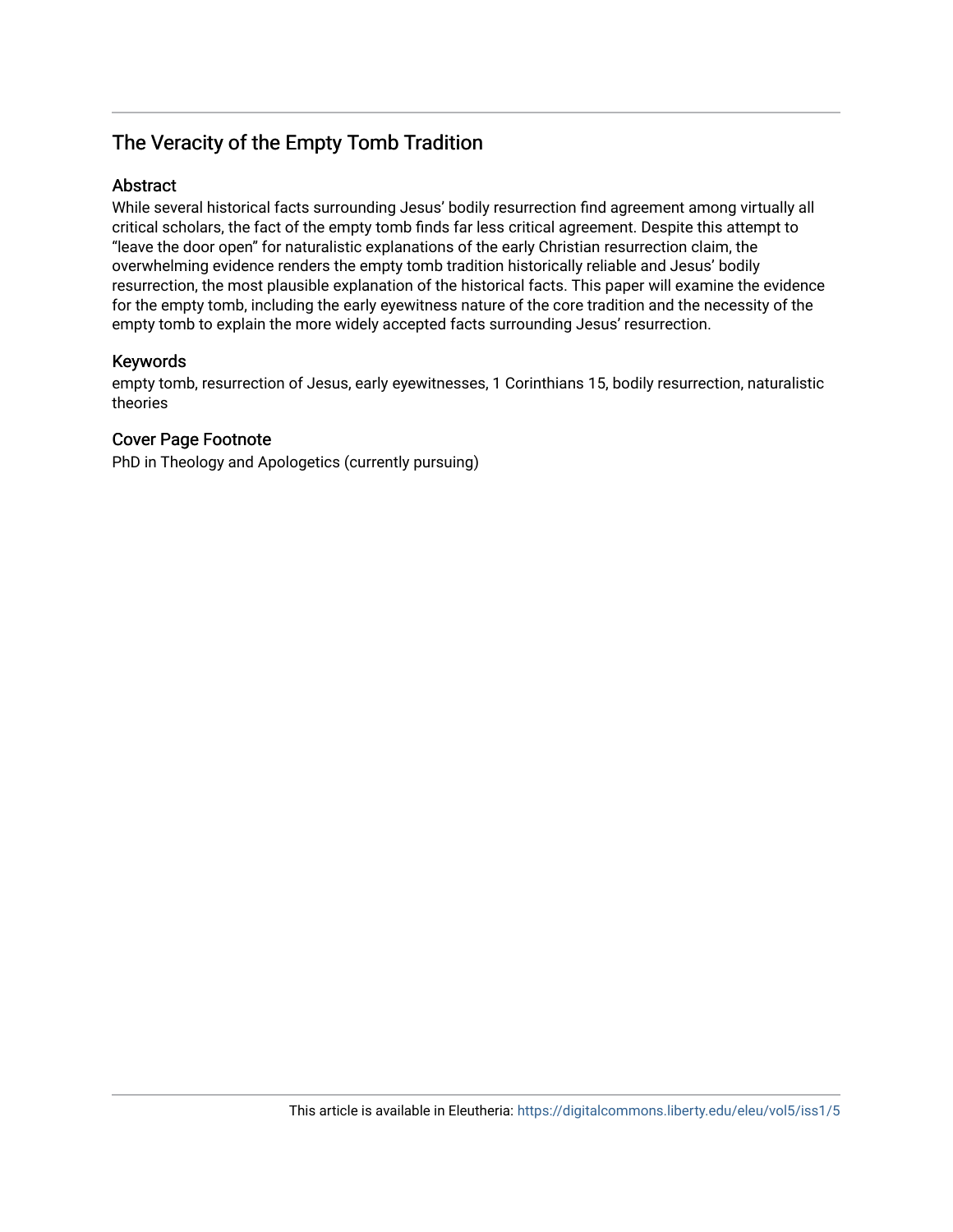#### **Introduction**

The bodily resurrection of Jesus of Nazareth is the linchpin of Christianity. The apostle Paul claimed as much when he asserted that, apart from the resurrection, the Christian faith is futile, and therefore, Christians are above all people, the most pitiable (1 Cor 15:17, 19). Opponents of Christianity have long suggested naturalistic explanations for the historical facts surrounding Jesus' resurrection, including the historical fact that in many locations, on many occasions, individuals and groups, both believers and skeptics, believed to have seen post-mortem appearances of Jesus.<sup>1</sup> Naturalistic theories regarding these alleged appearances have included hallucination, mistaken identity, and delusion<sup>2</sup>, among others. If any of these naturalistic hypotheses are demonstrated to be more plausible than the bodily resurrection of Jesus, then the central Christian claim is significantly undermined. Perhaps, the best argument against these naturalistic theories is the fact of the empty tomb. After all, if the body of Jesus were still in the tomb, then any of the proposed naturalistic theories would be more plausible than a bodily resurrection. However, if the body of Jesus were missing from the tomb, then any naturalistic theory must satisfactorily answer the question of what happened to the body. The assertion that Jesus' tomb was found empty is not as widely supported by scholars as other facts surrounding the resurrection.<sup>3</sup> However, there is significant evidence for the historicity of the empty tomb tradition, a tradition that has enjoyed virtual unanimity within the church since its earliest times. Despite the various theological, ecclesiastical, and cultural differences within the church, the empty tomb tradition is among its foundational unifying themes. This paper will examine the evidence for the empty tomb, including the early eyewitness nature of the core tradition and the necessity of the empty tomb, given other more widely accepted historical facts. Further, this paper will demonstrate that the resurrection of Jesus is more plausible than the various naturalistic theories that are ultimately diminished by the absence of a corpse in

<sup>&</sup>lt;sup>1</sup> This is best illustrated by the early Christian creed found in 1 Corinthians 15:3-8, which lists believers, as well as those who were previously skeptical, including Paul and James.

<sup>2</sup> According to Loke, "[David] Strauss rejected the historicity of the Gospels' account of the empty tomb and offered an alternative naturalistic explanation for Jesus' 'resurrection appearances,' claiming that the disciples sincerely believed that Jesus was the Messiah and were deluded in thinking that he rose and appeared to them." in Andrew Loke, *Investigating the Resurrection of Jesus Christ* (New York, NY: Routledge, 2020), 4.

<sup>&</sup>lt;sup>3</sup> Habermas and Licona have written, "The empty tomb of Jesus does not meet our two criteria of being a 'minimal fact' because it is not accepted by nearly every scholar who studies the subject." in Gary R. Habermas and Michael R. Licona, *The Case for the Resurrection of Jesus* (Grand Rapids, MI: Kregel, 2004), 69-70.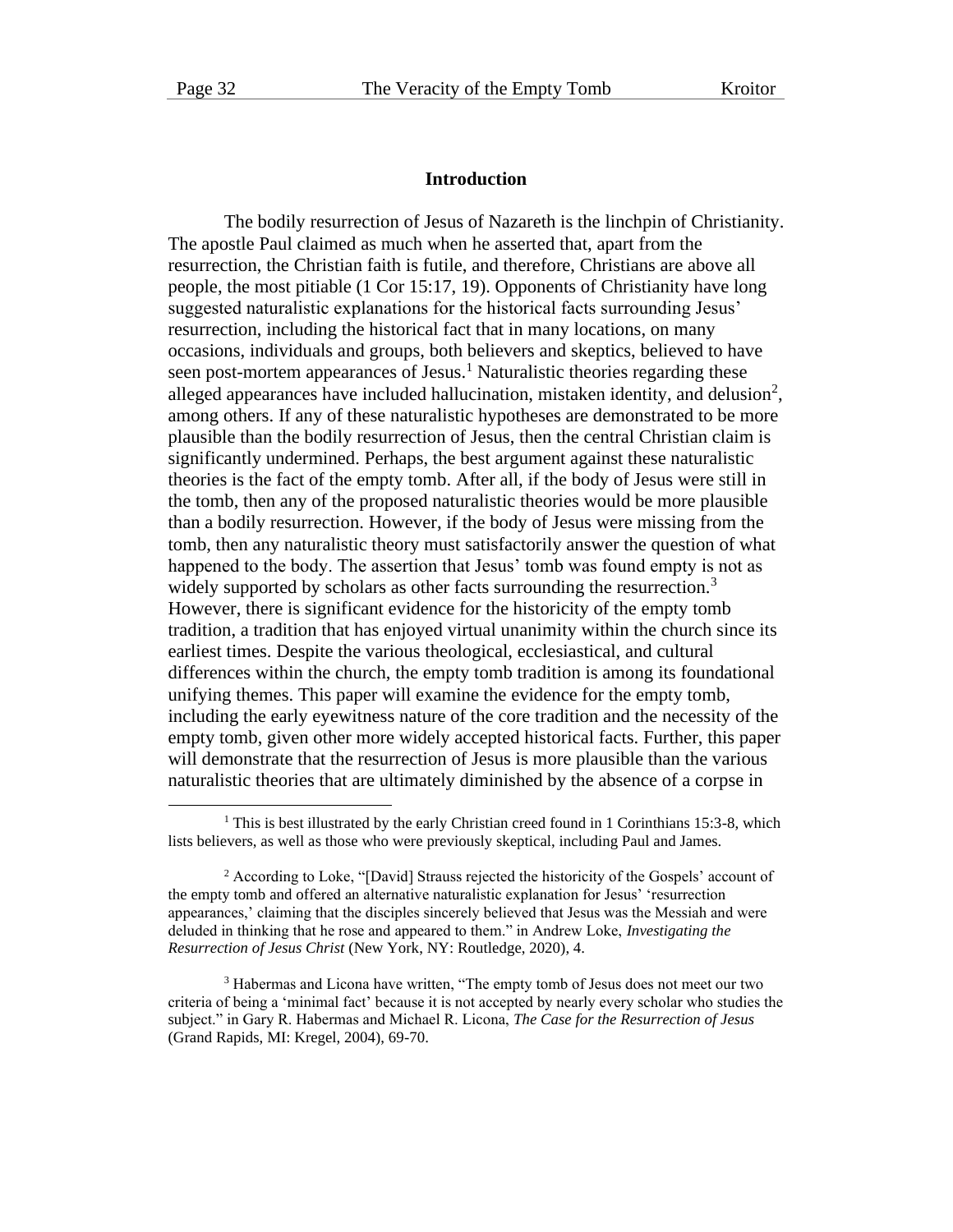the tomb. As a result of these conclusions, the church's collective belief in the empty tomb and the resurrection of Christ are once again affirmed.

#### **The Early Tradition of the Empty Tomb**

Several issues have been raised in regard to the empty tomb tradition. First, the earliest written account of the discovery of the empty tomb is found in Mark's Gospel, written approximately forty years after the death of Jesus of Nazareth. The time gap between the events and the first record of the events provides ample time for legendary development. Second, there are significant differences between the empty tomb accounts of all four canonical Gospels. This begs the question of historical reliability, both of the details and the core tradition. The issues surrounding the empty tomb tradition have led German theologian Hans Graß to assert, "The question of the empty tomb belongs to the most difficult and debated problems of investigation and theology about the Easter events."<sup>4</sup> Despite these critical objections, there is evidence for a core tradition of the discovery of the empty tomb that predates Mark and that is evident in all four canonical Gospel accounts. This section will demonstrate that the most plausible explanation of the facts surrounding the empty tomb tradition is that it originated with the eyewitnesses and that the core tradition has remained unchanged from the beginning.

While the Gospel of Mark is the earliest extant written account of the discovery of the empty tomb, it does not follow that the tradition necessarily originated with the writing of the Gospel, or even that the Gospel records later tradition that was not originally held by the Christian community. Perhaps, the primary safeguard to the reliability of the empty tomb tradition is the presence of the original eyewitnesses within the earliest Christian community. Such individuals would have been the originators, perpetuators, and regulators of the oral tradition that stemmed from the events they witnessed.<sup>5</sup> Writing in the mid-

<sup>4</sup> Cited in Edward Lynn Bode, *The First Easter Morning* (Rome: Biblical Institute Press, 1970), 1.

<sup>5</sup> Bauckham writes, "We should beware of the well-established tendency in New Testament scholarship to envisage the oral traditions about Jesus as handed down anonymously in the early communities as though the disciples of Jesus, those who must first have told these stories and handed on these sayings, had all disappeared as soon as the Christian movement got going. On the contrary, they were well-known figures and there were a large number of them. They surely continued to be active traditioners whose recognized eyewitness authority could act as a touchstone to guarantee the traditions as others relayed them and to protect the traditions from inauthentic developments." in Richard Bauckham, *Gospel Women* (Grand Rapids, MI: Eerdmans, 2002), 295.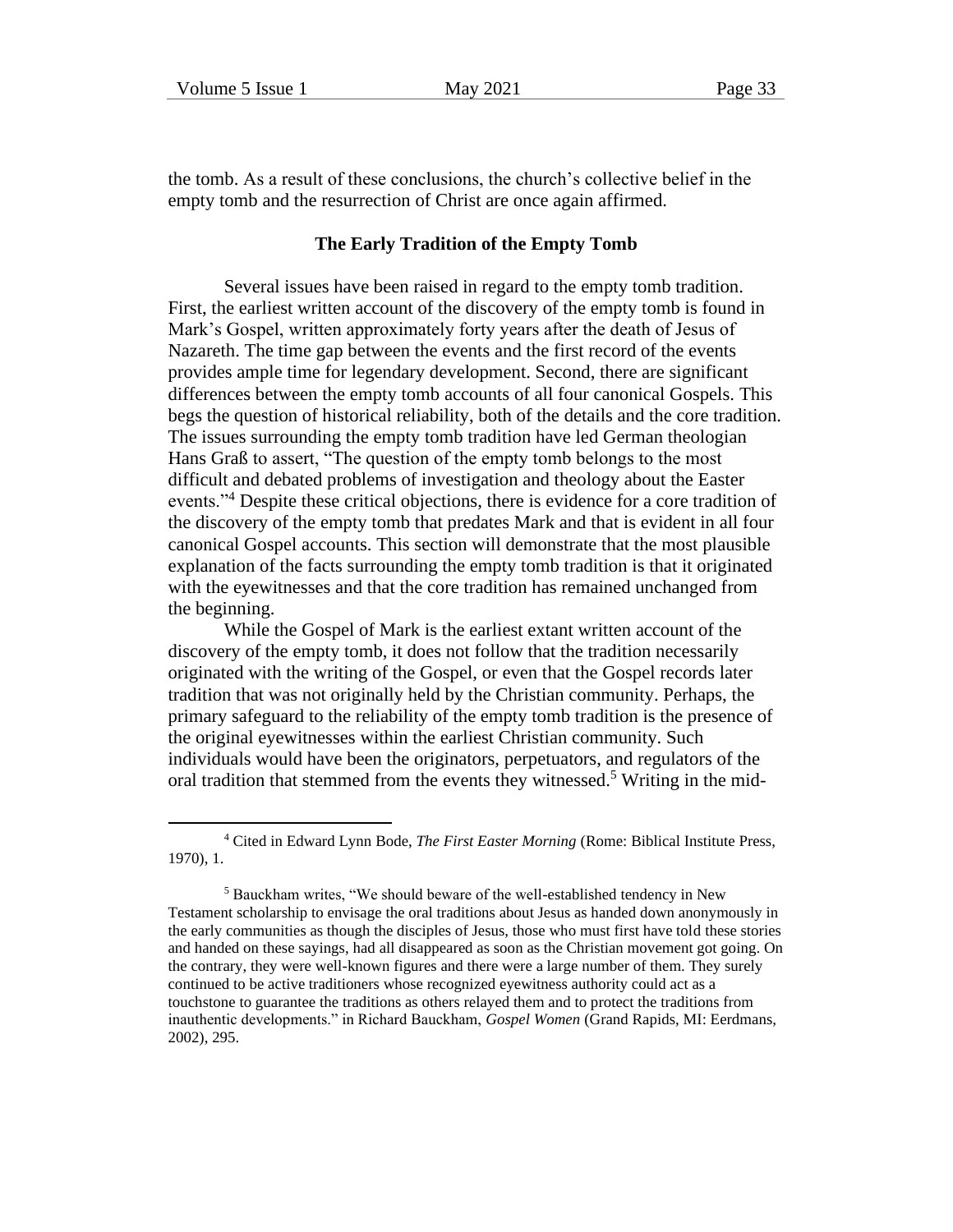80s, the author of Luke testifies to the tradition handed down by the eyewitnesses and implies that by using their accounts, he is able to provide his reader with certainty concerning the things he had been taught (Lk 1:1-4). Therefore, the author of Luke assumes a preserved line of tradition that originated with the actual eyewitnesses. However, one might argue that, although the author of Luke believed the tradition originated with the eyewitnesses, that doesn't necessarily make it so. The author of Luke makes no claim to be himself an eyewitness. He could have been unaware of the legendary development that had taken place prior to his research. While this is certainly possible, there is further evidence that makes this suggestion implausible.

Jewish New Testament scholar Geza Vermes has suggested that the strongest case for the authenticity of the empty tomb account is the fact that it was women who first discovered the tomb empty.<sup>6</sup> If the empty tomb tradition was a legendary development, the story would have been significantly undergirded by casting Peter, John, or another of the Twelve as the original discoverer of the empty tomb. In the culture in which this tradition was proclaimed, casting women as the discoverers of the empty tomb would undermine the tradition. This is due to the low status of women in the first-century Jewish context. In fact, their testimony was of little to no value in court. <sup>7</sup> And while their testimony of the empty tomb was not within the context of the court, this is highly indicative of the weight of a woman's testimony in important matters. Would the early Christian leaders stake their claim of the empty tomb, with its significance to the proclamation of Jesus' resurrection, to women, whose testimony was highly suspect? William Lane Craig has suggested that it is likely for this reason that the early Christian creed, recorded in 1 Corinthians 15:4-8, does not mention the women in the list of Jesus' post-mortem appearances.<sup>8</sup> However, the most likely

<sup>8</sup> Craig, *Assessing the New Testament Evidence*, 833.

<sup>6</sup> Vermes writes, "The corollary must be, curious though this may sound, that for the historian it is Mark's evidence, the weakest of all, that possesses the best claim for authenticity, the story brought by two women which—to quote Luke—the apostles themselves thought such 'nonsense' that they would not believe it." in Geza Vermes, *Jesus the Jew* (Minneapolis, MN: Fortress Press, 1981), 40.

 $\frac{7}{7}$  Craig writes, "Josephus indicates what was probably the typical prejudice of the time: 'From women let no evidence be accepted, because of the levity and temerity of their sex' (*Ant*. 4.219). Luke shares the same skepticism (Luke 24.11)! Subsequently it was specified in the Mishnah that the law about 'an oath of testimony' (Lev. 5.1) applied only to men and not to women (m. Shebu 4.1); the ineligibility of women as witnesses was a benchmark of what was to be counted as ineligible (m. Rosh Hash. 1.8)" in William Lane Craig, *Assessing the New Testament Evidence for the Historicity of the Resurrection of Jesus* (Lewiston, NY: The Edwin Mellen Press, 1989), 833n28.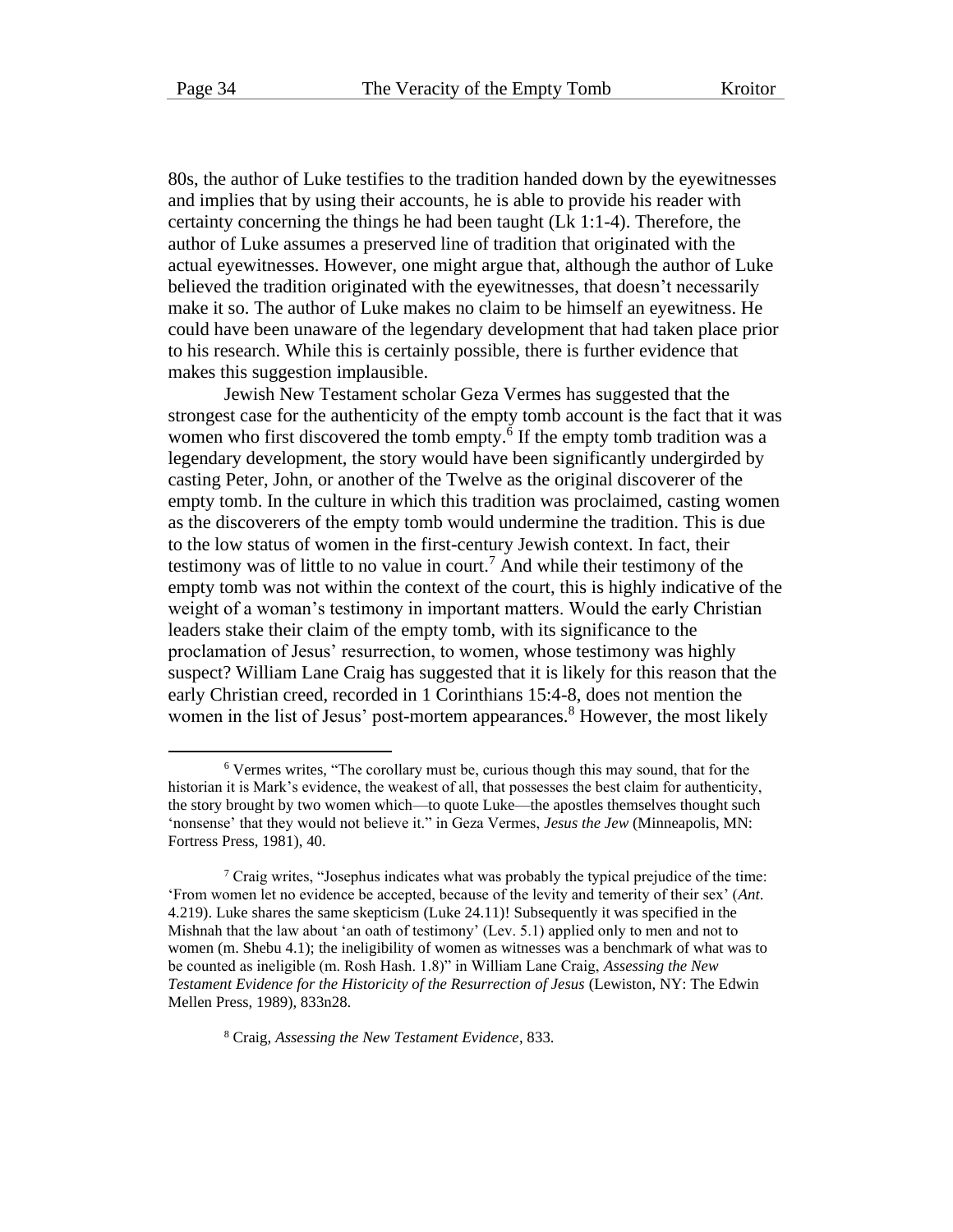reason for the women's inclusion in the Gospel accounts of the empty tomb is because this is what actually occurred.

While there are notable variations between the canonical Gospel accounts of the discovery of the empty tomb, the discovery by the women is multiply attested in all four Gospels.<sup>9</sup> Do the variances between the accounts negate the core of the empty tomb tradition, which finds unanimity between the Gospel accounts? Certainly not. The variances provide contrast to that which is agreed upon by all of the canonical Gospel authors. James D. G. Dunn argues that, while Matthew and Luke had access to Mark's Gospel, their variances are best explained by numerous retellings of the empty tomb story, all with a common core tradition.<sup>10</sup> The best explanation for the core tradition is careful preservation of the eyewitness accounts, most likely, by the eyewitnesses themselves, who remained a significant part of the early Christian community.<sup>11</sup>

There is good reason to believe that the core tradition of Jesus' empty tomb was not the product of legendary development, but rather, the preserved testimony of the eyewitnesses. Therefore, the empty tomb was among the earliest Christian traditions. However, this does raise a significant question. Why is the empty tomb account not directly referenced in earlier New Testament writings (e.g., the Pauline Epistles) if it is among the earliest Christian traditions? As will be demonstrated in the following section, although not directly referenced, the empty tomb was both strongly implied and logically necessary to substantiate Paul's assertions regarding the resurrection of Jesus.

#### **The Necessity of the Empty Tomb**

One of the most significant New Testament chapters to the questions surrounding Jesus' resurrection is 1 Corinthians 15. Paul's letter to the church at Corinth is dated to the mid-50s, and it is widely agreed upon by New Testament scholars that all or part of 1 Corinthians 15:3-7 is a recorded oral tradition that

<sup>&</sup>lt;sup>9</sup> Orr writes, "... when the women reached the tomb of Jesus on that Easter morning, after much dubiety as to how they were to obtain entrance, they found *the stone rolled away and the tomb* empty. Here, again, there is entire unanimity among the witnesses." in James Orr, *The Resurrection of Jesus* (London: Hodder and Stoughton, 1908), 43.

<sup>10</sup> James D. G. Dunn, *Jesus Remembered* (Grand Rapids, MI: Eerdmans, 2003), 831.

<sup>&</sup>lt;sup>11</sup> Dunn writes, "From where then did the tradition emerge? What gave it the degree of stability within the diverse retellings?... [T]he most obvious answer is: Those who were involved in the episode, those who experienced the impact of the event, those who in speaking of what they had thus seen and heard gave the tradition its definitive and lasting shape." in Dunn, *Jesus Remembered*, 832.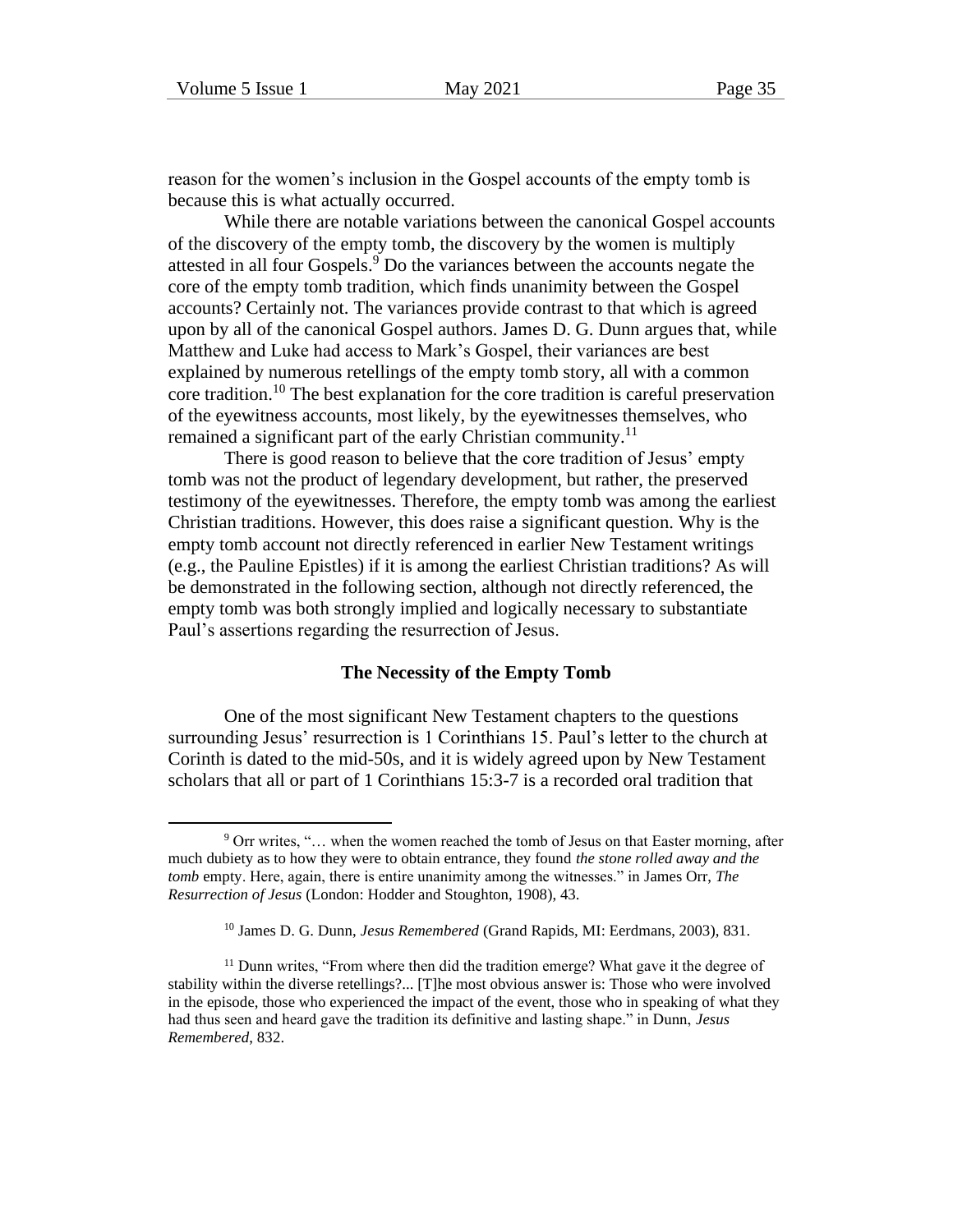dates back to within the first few years following Jesus' death. In fact, Dunn contends, "This tradition, we can be entirely confident, was *formulated as tradition within months of Jesus' death*. <sup>12</sup> If the empty tomb tradition is true and therefore predates the oral creed, then why does neither the creed, nor Paul, directly reference the empty tomb? This section will demonstrate that Paul's assertions are entirely consistent with the empty tomb tradition, that they strongly imply that Jesus' tomb was empty and that the empty tomb was logically necessary to substantiate Paul's assertions regarding Jesus' resurrection. Far from an argument from silence, it will be demonstrated that Paul presupposes the empty tomb tradition.

As Paul reminds the Corinthians of the gospel he preached to them a few years earlier, he writes, "For I delivered to you as of first importance what I also received: that Christ died for our sins in accordance with the Scriptures, that he was buried, that he was raised on the third day in accordance with the Scriptures…" (1 Cor 15:3-4, ESV 2016). Jesus died, was buried, and was raised. The most obvious question is: In what manner was he raised? Some critics have suggested that Jesus' resurrection was not bodily, and the subsequent "appearances" were mere visionary experiences.<sup>13</sup> If this were the case, it would explain the absence of the empty tomb in Paul's writing, for such a resurrection would not require a missing body. However, there are several substantial problems with this theory that will now be examined.

First, while there may be various conceptions of "resurrection" that modern scholars postulate, the word had only one meaning in the first century new bodily life. N. T. Wright has written,

the meaning of 'resurrection', both in the Jewish and the non-Jewish world of late antiquity, was never that the person concerned had simply 'gone to heaven', or been 'exalted' in some way which did not involve a new bodily life. Plenty of disembodied post-mortem states were postulated, and there was a rich variety of terminology for denoting them, which did not include 'resurrection'. 'Resurrection' meant embodiment; that was equally so for the pagans, who denied it, as it was for the Jews, at least some of whom hoped for it. $^{14}$ 

<sup>14</sup> N. T. Wright, *The Resurrection of the Son of God* (Minneapolis, MN: Fortress Press, 2003), 694.

<sup>12</sup> Dunn, *Jesus Remembered*, 855.

 $<sup>13</sup>$  Habermas and Licona write, "It is common today for critics to claim that the original</sup> disciples believed that he rose in a nonbodily form and that the story of his bodily resurrection, as found in the Gospels, was the result of embellishments added as the event of Jesus' resurrection faded into the past." in Habermas and Licona, *The Case for the Resurrection*, 154.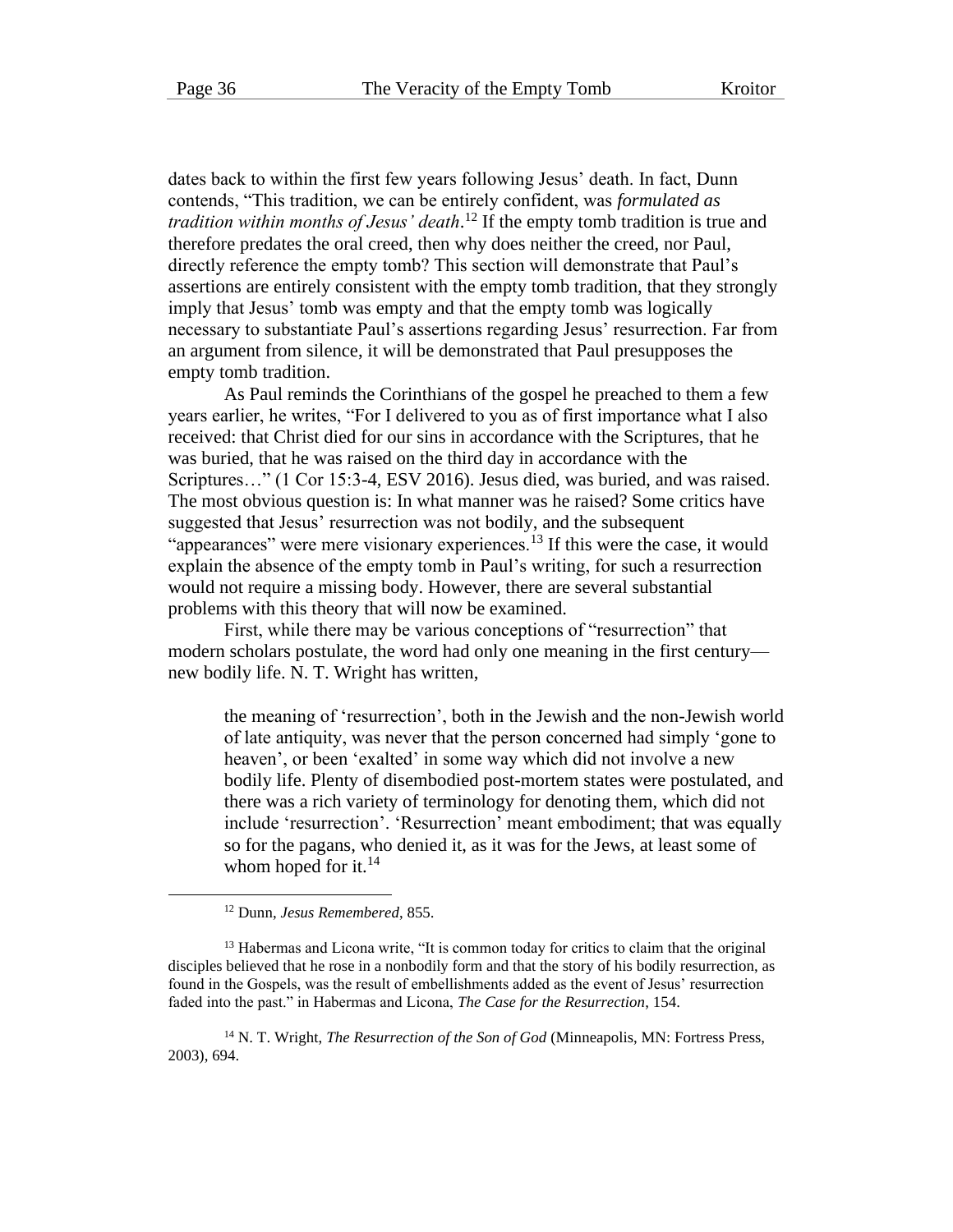To claim any other meaning for "resurrection" is anachronistic, since it imposes later conceptions of the term onto first-century Jews, for which any other view was foreign.

Second, the very etymology of the word used in 1 Corinthians 15:4 for raised (ἐγήγερται) suggests bodily resurrection. William Lane Craig has argued that its primary meaning is "to awaken," as if from sleep, a common euphemism for death, which Paul himself employs elsewhere.<sup>15</sup> Craig writes, "The picture is thus of a dead person's waking up again to life. [The verb] also mean[s] 'to raise upright' or 'to erect.' This can only have reference to the body in the grave, which is raised up to new life."<sup>16</sup> The verb used would be nonsensical if used in reference to a non-bodily resurrection, since the disembodied soul cannot "awaken," since it does not sleep, and it cannot "raise upright" since it is incorporeal.

Third, a commonsense interpretation of 1 Corinthians 15:3b-4 would strongly imply the tomb was empty. Based on the previous two arguments, it can be concluded that Paul's use of resurrection could only mean bodily resurrection. Therefore, if someone died, was buried, and then came back to life, the warranted assumption would be that the tomb they previously occupied had been vacated.<sup>17</sup> Therefore, while Paul did not directly mention "the tomb was found empty," the emptiness of the tomb is strongly implied through what Paul did write.

The latter part of the early creed contained within 1 Corinthians 15 lists those who experienced post-mortem appearances of Jesus. Paul lists these individuals and groups as evidence to substantiate the gospel message, that Jesus had died for sins, been buried, and been raised. However, Wright has compellingly argued that the appearances—in and of themselves—do not justify belief in the bodily resurrection of Jesus, apart from the empty tomb.<sup>18</sup> The empty

<sup>16</sup> Ibid.

<sup>17</sup> Craig writes, "Now while I should not want to assert that the 'he was buried' was included in the formula in order to prove the empty tomb, it seems to me that the empty tomb is implied in the sequence of events related in the formula. For in saying that Jesus died—was buried—was raised—appeared, one automatically implies that an empty grave has been left behind." in William Lane Craig, "The Historicity of the Empty Tomb of Jesus," *New Testament Studies*, vol. 31, no. 1 (1985), 40.

<sup>18</sup> Wright asserts, "The two things which must be regarded as historically secure when we talk about the first Easter are the emptiness of the tomb and the meetings with the risen Jesus… Neither the empty tomb by itself, however, nor the appearances by themselves, could have generated the early Christian belief. The empty tomb alone would be a puzzle and a tragedy. Sightings of an apparently alive Jesus, by themselves, would have been classified as visions or

<sup>15</sup> Craig, *Assessing the New Testament*, 89.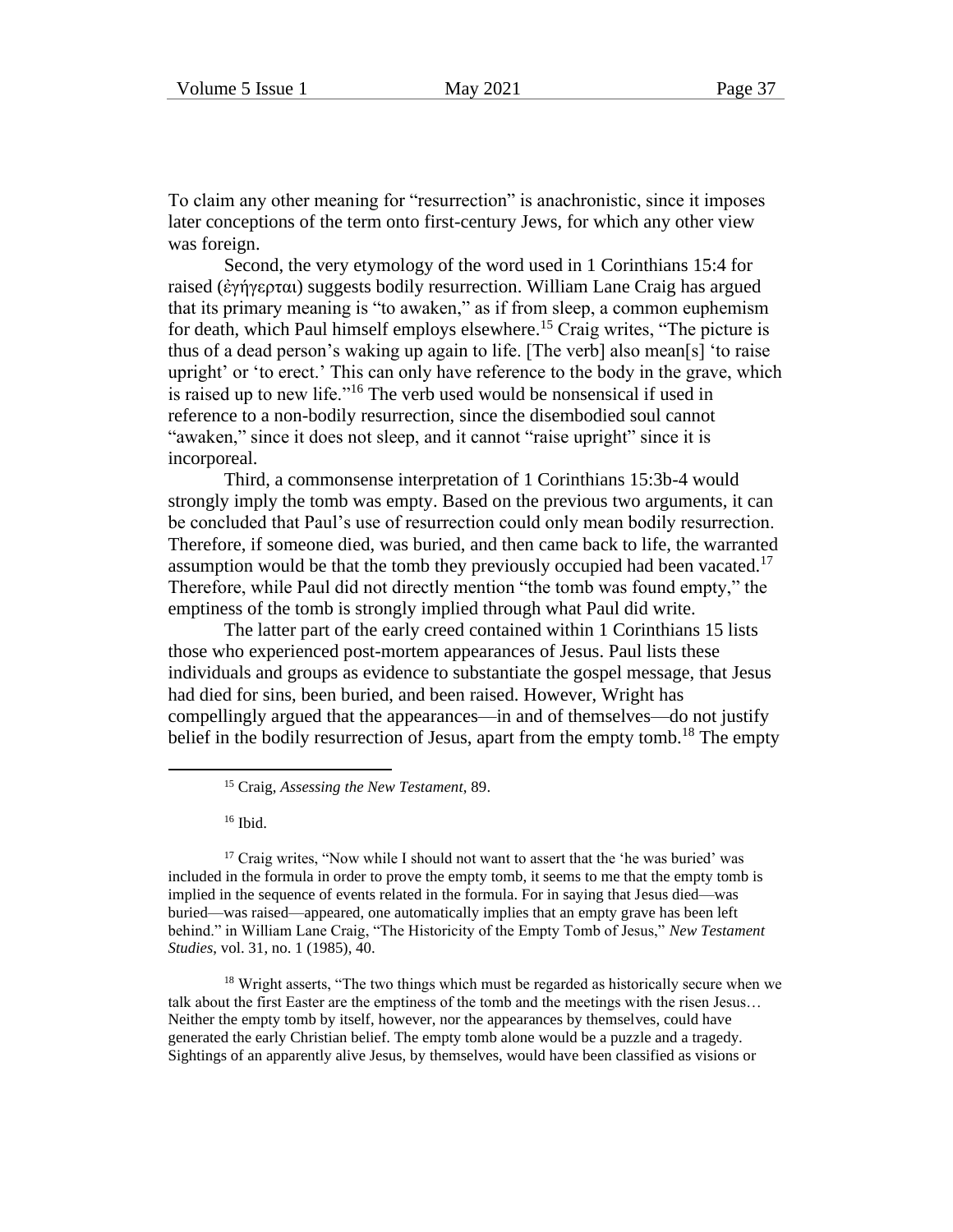tomb and the appearances of Jesus are inextricably linked. If the tomb was found empty, but there were no appearances, the emptiness of the tomb would be devoid of meaning. Conversely, post-mortem appearances of Jesus would be ultimately meaningless if his corpse still resided in the tomb. Therefore, the empty tomb was logically necessary to substantiate Paul's claims regarding the bodily resurrection of Jesus and its implications for the gospel.<sup>19</sup>

While Paul did not directly reference the empty tomb, it was clearly presupposed in his recording of the early Christian creed (1 Cor 15:3-7). The only possible meaning of resurrection in his historical-cultural context was a bodily resurrection. That this was his meaning is further supported by the etymology of the word used (ἐγήγερται). The natural conclusion that results from one experiencing physical death, burial in a tomb, and bodily resurrection is that the tomb has thus been vacated. Further, Paul's entire agenda of substantiating the veracity of the gospel data is contingent on both an empty tomb and verifiable post-mortem appearances. Therefore, it must be concluded that Paul not only knew and believed the empty tomb tradition but that it undergirded his assertions regarding the resurrection of Jesus.

#### **A Cumulative Case for the Empty Tomb**

The fact that the empty tomb account originated with the eyewitnesses and continued in an uninterrupted stream of tradition, combined with the fact that Paul's preeminent resurrection argument presupposes the empty tomb is enough to make the empty tomb the most plausible historical reality. However, several other substantial lines of evidence further corroborate this thesis. This section will evaluate three of them: the Jewish polemic that the disciples stole the body of Jesus, implications from the Acts sermon summaries, and the absence of tomb veneration among the early Christian community. While each of these lines of argumentation strongly suggest the plausibility of the empty tomb, the cumulative effect of these arguments demonstrates that belief in the empty tomb is historically warranted.

The first line of evidence that will be examined is the Jewish polemic that the disciples stole the body of Jesus. Matthew 28:11-15 depicts an exchange between the guards who were assigned to Jesus' tomb and the Jewish leadership

hallucinations, which were well enough known in the ancient world... However, an empty tomb and appearances of a living Jesus, taken together, would have presented a powerful reason for the emergence of the belief." in Wright, *The Resurrection*, 686.

 $19$  It is also worthy to note that the empty tomb not only substantiates Paul's assertions, but the very early creed he cites, which represents the beliefs of the earliest Christian community. Further, 1 Corinthians 15:11 equates Paul's gospel with the one proclaimed by the other apostles, and the empty tomb is logically necessary to substantiate their beliefs and proclamations as well.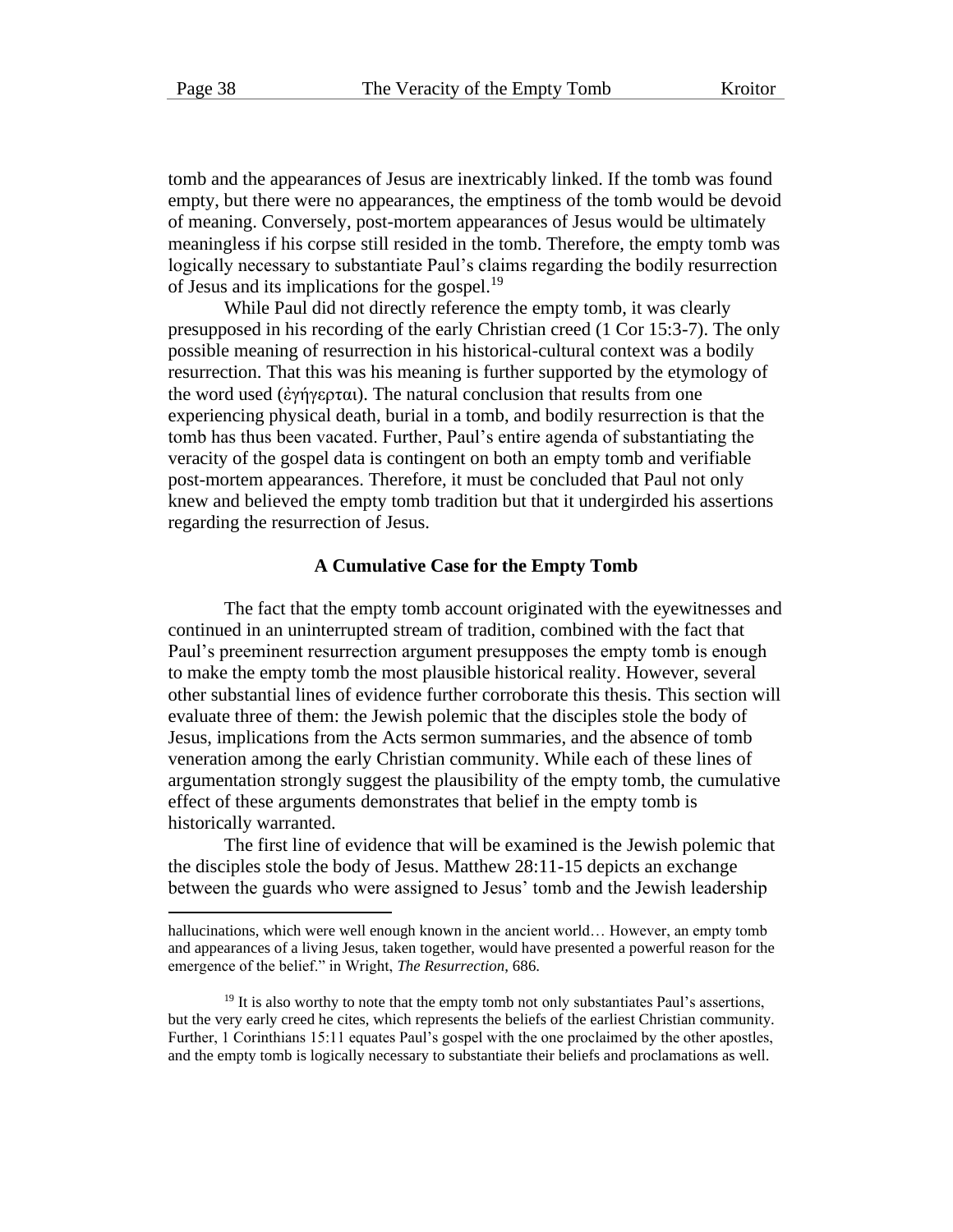in the aftermath of the resurrection. In Matthew's account, the Jewish leaders concoct the polemic that Jesus' disciples stole the body from the tomb, thus attempting to undermine any assertion of a resurrection. That the Jewish leaders anticipated such a Christian proclamation was made clear in Matthew 27:62-64. Further, Matthew mentions that the Jewish polemic—that the disciples stole the body—had been spread among the Jews even up to the time of the writing of the Gospel (circa AD 80) (Matt. 28:15b). Critical scholars have long argued that this account is an apologetic legend, included within the Gospel to account for the accusation that the disciples stole the body, which was circulating at the time Matthew's Gospel was being written. However, its apologetic nature does not necessarily render it historically false. Craig has written, "Matthew's account [of the guards at the tomb] has been nearly universally rejected as an apologetic legend, though the reasons for this assessment are of unequal worth. For example, the fact that the story is an apologetic answering the allegation that the disciples stole the body does not therefore necessarily mean that it is unhistorical."<sup>20</sup> While other Gospel writers may not have deemed it necessary to include such details in their account, the allegations circulating within the Jewish community at the time of Matthew's writing may have rendered it necessary for inclusion. Regardless of whether or not the exchange between the guards and the Jewish leaders actually took place, Matthew's apologetic inclusion raises some interesting questions that imply Jesus' tomb was empty.

If there had been a corpse in Jesus' tomb, why would it have been necessary for the Jews to spread the allegation that Jesus' disciples stole his body? It would have been a decisive blow to the fledgling Christian movement to rather assert that Jesus' tomb was undisturbed or occupied.<sup>21</sup> However, this could not be claimed if, in fact, the tomb was empty.<sup>22</sup> Edward Lynn Bode has argued that the

<sup>20</sup> Craig, *Assessing the New Testament Evidence*, 211.

<sup>&</sup>lt;sup>21</sup> Pannenberg writes, "Among the general historical arguments that speak for the trustworthiness of the report about the discovery of Jesus' empty tomb is, above all, the fact that the early Jewish polemic against the Christian message about Jesus' resurrection, traces of which have already been left in the Gospels, does not offer any suggestion that Jesus' grave had remained untouched. The Jewish polemic would have had to have every interest in the preservation of such a report. However, quite to the contrary, it shared the conviction with its Christian opponents that Jesus' grave was empty. It limited itself to explaining this fact in its own way, which was detrimental to the Christian message." in Wolfhart Pannenberg, *Jesus—God and Man* (Philadelphia, PA: Westminster Press, 1977), 101.

<sup>&</sup>lt;sup>22</sup> Orr writes, "There is not a hint anywhere that the fact of the empty tomb was ever questioned by either friend or foe. It would have been easy to question or disprove it when the Apostles were boldly proclaiming the Resurrection in Jerusalem a few weeks later. But no one appears to have done so." In Orr, *The Resurrection*, 44.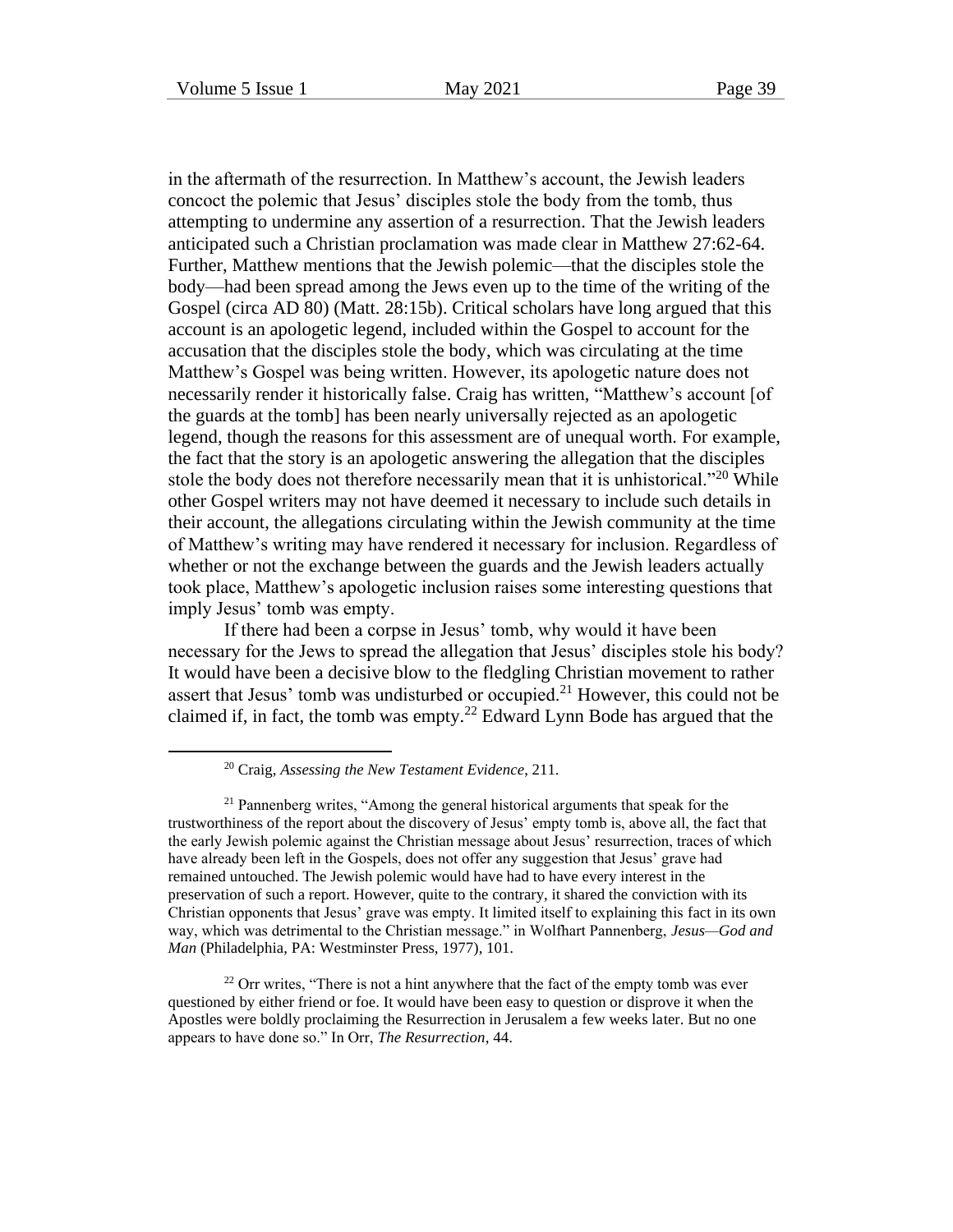Jewish leaders had every reason to investigate the claim of the empty tomb. He writes,

Even if one grants for the sake of argumentation that the bodily resurrection needs to be demythologized, the situation still remains that the contemporary Jews of Jerusalem with their notion of resurrection would have got around rather quickly to investigate the tomb of Jesus. By their manner of thinking, the tomb would have to be empty. Its emptiness did not prove the resurrection, but its fulness would have ruled out the resurrection. Thus someone would have checked the tomb.<sup>23</sup>

Bode and others<sup>24</sup> have made the case that the Jewish leaders had every possible reason to investigate the tomb in hopes of falsifying the Christian claim. It is beyond reason to assume that they did not investigate the tomb and merely accepted the claim that the tomb was empty, choosing instead to invent a competing narrative of events. This is especially true in light of the early Christian proclamation of Jesus' resurrection in Jerusalem.<sup>25</sup> The Christian movement would not have gained much ground if the Jewish leaders had falsified the claim of the resurrection by producing the body of Jesus.

The second line of evidence that will be examined is the implication of the empty tomb from the Acts sermon summaries. James D. G. Dunn has written, "Whatever the precise details and dates, *the resurrection of Jesus, and not just a re-preaching of Jesus' earlier message*, seems to have been the heart of infant Christianity's distinctive message from the first."<sup>26</sup> On what does Dunn base this assertion? His assertion is based on primitive Christian tradition, included within the sermonic material of Acts.<sup>27</sup> Although Acts itself is dated in the latter part of the first century, early Christian teaching is recorded and preserved in Luke's

<sup>24</sup> See Craig, *Assessing the New Testament Evidence*, 836. See Pannenberg, *Jesus*, 101.

<sup>25</sup> Pannenberg writes, "Thus general historical considerations already show that the proclamation of the news of Jesus' resurrection in Jerusalem, which had established the Christian community, is hardly understandable except under the assumption that Jesus' tomb was empty." in Pannenberg, *Jesus*, 101.

<sup>26</sup> Dunn, *Jesus Remembered*, 836.

 $27$  Dunn writes, "Luke's use of primitive material in the sermons in Acts is notable here; see particularly 2.22-32; 3.13-15, 19-21; 10.36-41." in Ibid., 836n50.

<sup>23</sup> Bode, *The First Easter*, 162.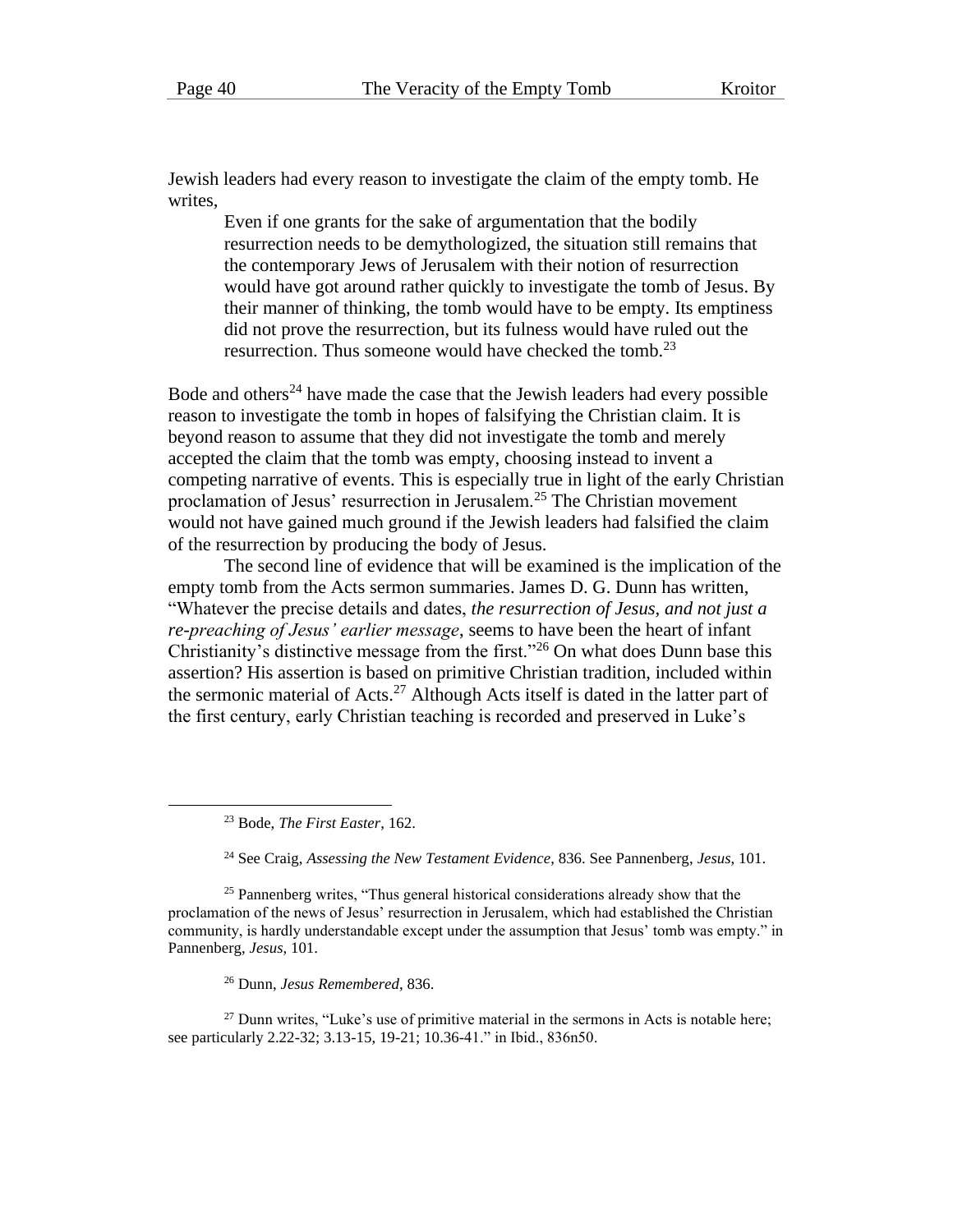writing.<sup>28</sup> The empty tomb is strongly implied by the content of the Acts sermon summaries.

One such example is Peter's speech in Acts 2:22-39, specifically in verses 24-32. Peter's emphasis is on the proclamation of Jesus' bodily resurrection. Speaking of King David, he argues that David "died and was buried, and his tomb is with us to this day" (2:29, ESV 2016). By contrast, Peter says of Jesus "that he was not abandoned to Hades, nor did his flesh see corruption. This Jesus God raised up, and of that we all are witnesses" (2:31b-32, ESV 2016). Perhaps, the most striking aspect is the contrast between David, whose tomb is known, implying that his corpse still resides there, and Jesus, who was not abandoned to death and whose flesh did not see decay, implying that the body is no longer dead and no longer in the tomb.<sup>29</sup> Similarly, Paul's speech in Acts 13, specifically verses 29-31, strongly implies the empty tomb. Craig writes,

The empty tomb also seems implicit in Paul's speech in Antioch of Pisidia, which follows point for point the outline of the formula in I Cor 15.3-5: '… they took him down from the tree, and laid him in a tomb. But God raised him from the dead; and for many days he appeared to those who came up with him from Galilee to Jerusalem' (Acts 13:29-31). No first century Jew or pagan would be so cerebral as to wonder if the tomb was empty or not. That the empty tomb is not more explicitly mentioned may be simply because it was regarded as *selbstverständlich* given the resurrection and appearances of Jesus.<sup>30</sup>

A commonsense interpretation of Paul's words indicates that the tomb would be empty since the one who physically died and was buried was no longer physically dead but alive and meeting with his followers. Thus, the early Christian tradition, preserved in the Acts sermon summaries, also demonstrates that Jesus' tomb was vacant.

<sup>&</sup>lt;sup>28</sup> Wilcox has written, "That is, it may well be that one source has been made to do duty for a variety of speeches and occasions. The fact that the speeches in many ways seem closely related to each other, has long been recognized. It has, on the other hand, been thought by a number of scholars to be due to the common origin of the speeches in the mind of the author. The alternative view, that they may have come ultimately and in varying degrees from a common block or blocks of tradition, however much edited and rephrased, must not be overlooked." in Max Wilcox, *The Semitisms of Acts* (Oxford: Clarendon Press, 1965), 159.

<sup>29</sup> Craig, *Assessing the New Testament Evidence*, 93.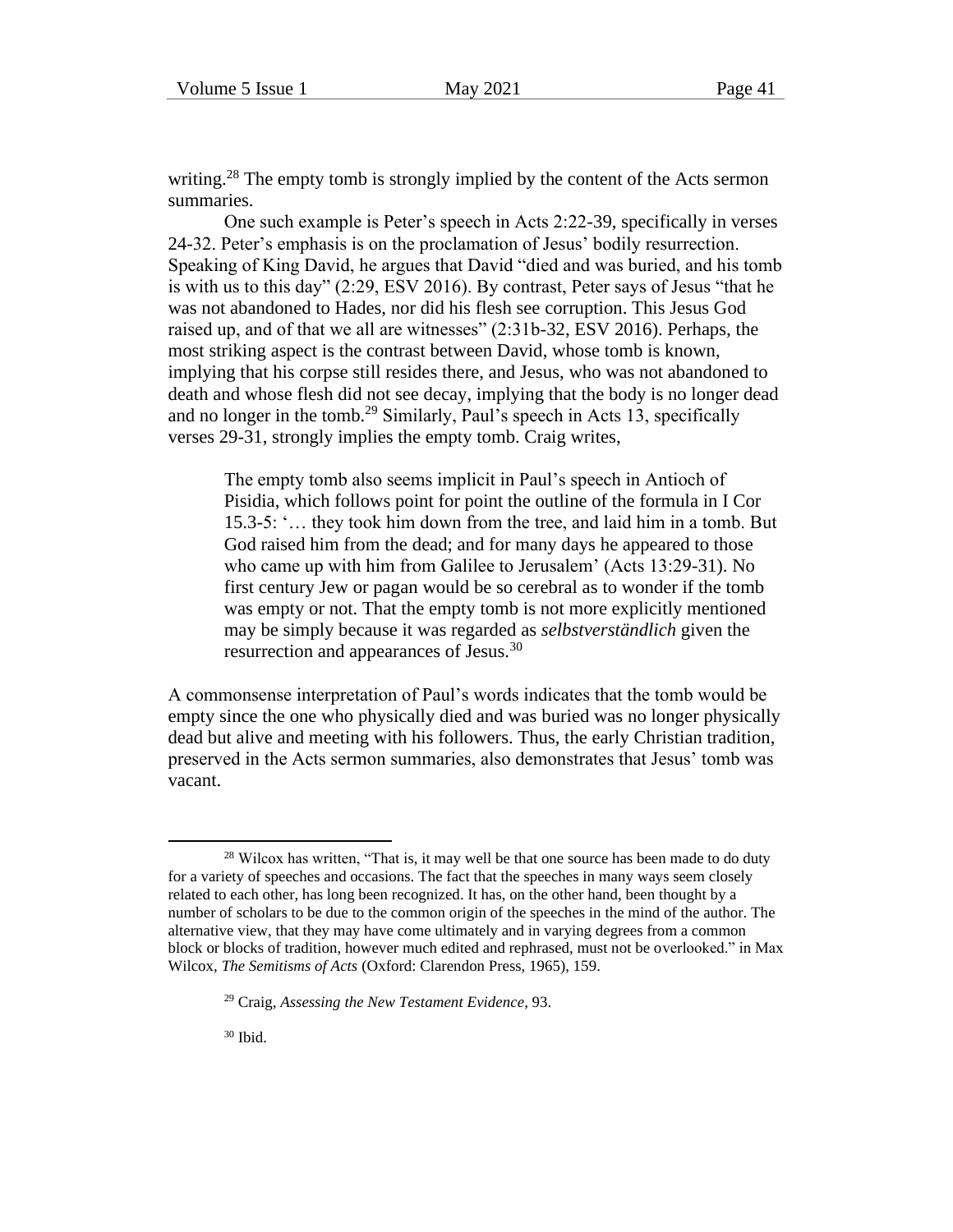The third and final line of evidence is the absence of tomb veneration subsequent to Jesus' death. If Jesus' corpse remained in the tomb, then the site of his burial would have become a special or holy place for his followers, at least initially and in the decades to follow. There is no evidence of tomb veneration in Jesus' case. Craig argues, "This is indeed striking, because within contemporary Judaism, as in other religions, the desire to honour the memory of the revered dead by constructing appropriate tombs and (by implication) by veneration of the site is well attested."<sup>31</sup> The centrality of Jerusalem to the earliest Christian community would have put the earliest Christians in close proximity to the tomb. The tomb would likely have remained undisturbed, at least until AD 70. Yet, in all the extant Christian writings, there is no reference to tomb veneration. In fact, the opposite is true, as has been evident thus far through this study. The emptiness of the tomb was assumed, and the focus of the early church was not the interment of Jesus' body, but its resurrection.<sup>32</sup>

Why have many critical scholars conceded the empty tomb, when they gain no benefit from its veracity? It is because there is an abundance of evidence to support the empty tomb tradition. Geza Vermes has concluded,

But in the end, when every argument has been considered and weighed, the only conclusion acceptable to the historian must be that the opinions of the orthodox, the liberal sympathizer and the critical agnostic alike—and even perhaps of the disciples themselves—are simply interpretations of the one disconcerting fact: namely that the women who set out to pay their last respects to Jesus found to their consternation, not a body, but an empty tomb. $33$ 

Certainly, some of the arguments presented in this paper are more compelling than others. Yet, the cumulative effect of the evidence provides sufficient warrant to confirm the historicity of the empty tomb. The tradition itself has been demonstrated to originate with the eyewitnesses themselves, who not only testified to the discovery of the empty tomb but preserved its core tradition. Rather than contradicting the empty tomb tradition, Paul's teaching on the resurrection of Jesus presupposed and was contingent on, the fact of the empty tomb. Several other strong arguments stand in favor of the empty tomb, including

<sup>31</sup> Ibid., 837.

<sup>&</sup>lt;sup>32</sup> Craig writes, "Why would the first Christians not act out this pious instinct and tradition? The only obvious answer, in the light of the evidence… is that they did not believe any tomb contained his body. They could not venerate his remains because they did not think there were any remains to be venerated." in Craig, *Assessing the New Testament Evidence*, 838.

<sup>33</sup> Vermes, *Jesus the Jew*, 41.